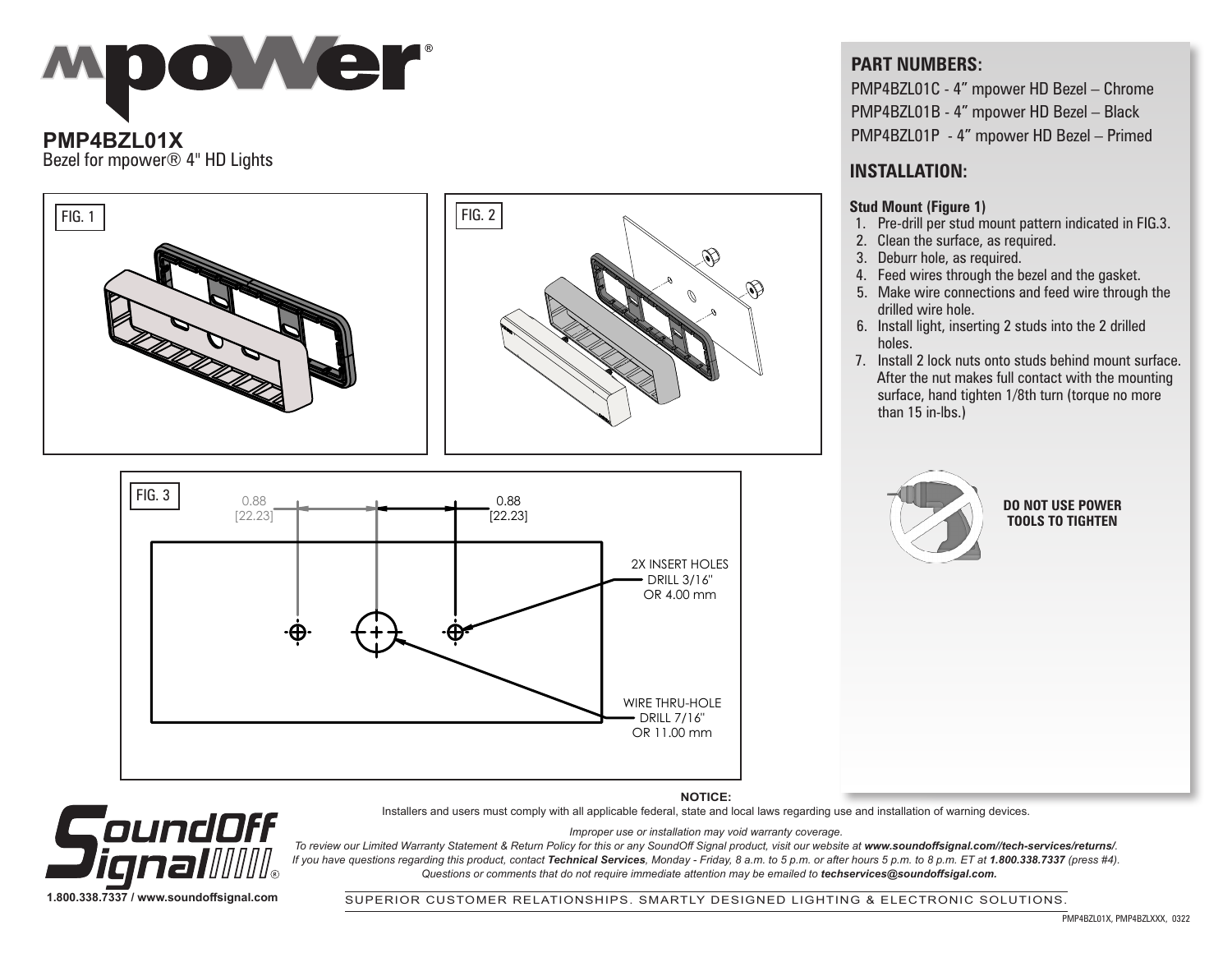# **Mpower**

#### **PMP4BZLXXX**

Double-Stack Bezel for mpower® 4" HD Lights





#### **PART NUMBERS:**

PMP4BZL03C – 4" mpower HD Double-Stack, Stud Mount Bezel – Chrome PMP4BZL03B – 4" mpower HD Double-Stack, Stud Mount Bezel – Black PMP4BZL03P – 4" mpower HD Double-Stack, Stud Mount Bezel – Primed

PMP4BZL04C – 4" mpower HD Double-Stack, Adhesive Mount Bezel – Chrome

PMP4BZL04B – 4" mpower HD Double-Stack, Adhesive Mount Bezel – Black

PMP4BZL04P – 4" mpower HD Double-Stack, Adhesive Mount Bezel – Primed

#### **INSTALLATION:**

#### **Stud Mount**

- 1. Pre-drill per stud mount pattern indicated in Fig. 3.
- 2. Clean the surface, as required.
- 3. Deburr the holes, as required.
- 4. Feed wires through the bezel and the gasket.
- 5. Make wire connections and feed wires through the drilled wire holes.
- 6. Install lights (2), inserting studs into the drilled holes.
- 7. Install lock nuts (4) onto studs behind mount surface. After the nut makes full contact with the mounting surface, hand tighten 1/8th turn (torque no more than 15 in-lbs).



**DO NOT USE POWER TOOLS TO TIGHTEN**

**NOTICE:** Installers and users must comply with all applicable federal, state and local laws regarding use and installation of warning devices.



*Improper use or installation may void warranty coverage.* To review our Limited Warranty Statement & Return Policy for this or any SoundOff Signal product, visit our website at www.soundoffsignal.com//tech-services/returns/.

*If you have questions regarding this product, contact Technical Services, Monday - Friday, 8 a.m. to 5 p.m. or after hours 5 p.m. to 8 p.m. ET at 1.800.338.7337 (press #4). Questions or comments that do not require immediate attention may be emailed to techservices@soundoffsigal.com.*

SUPERIOR CUSTOMER RELATIONSHIPS. SMARTLY DESIGNED LIGHTING & ELECTRONIC SOLUTIONS.